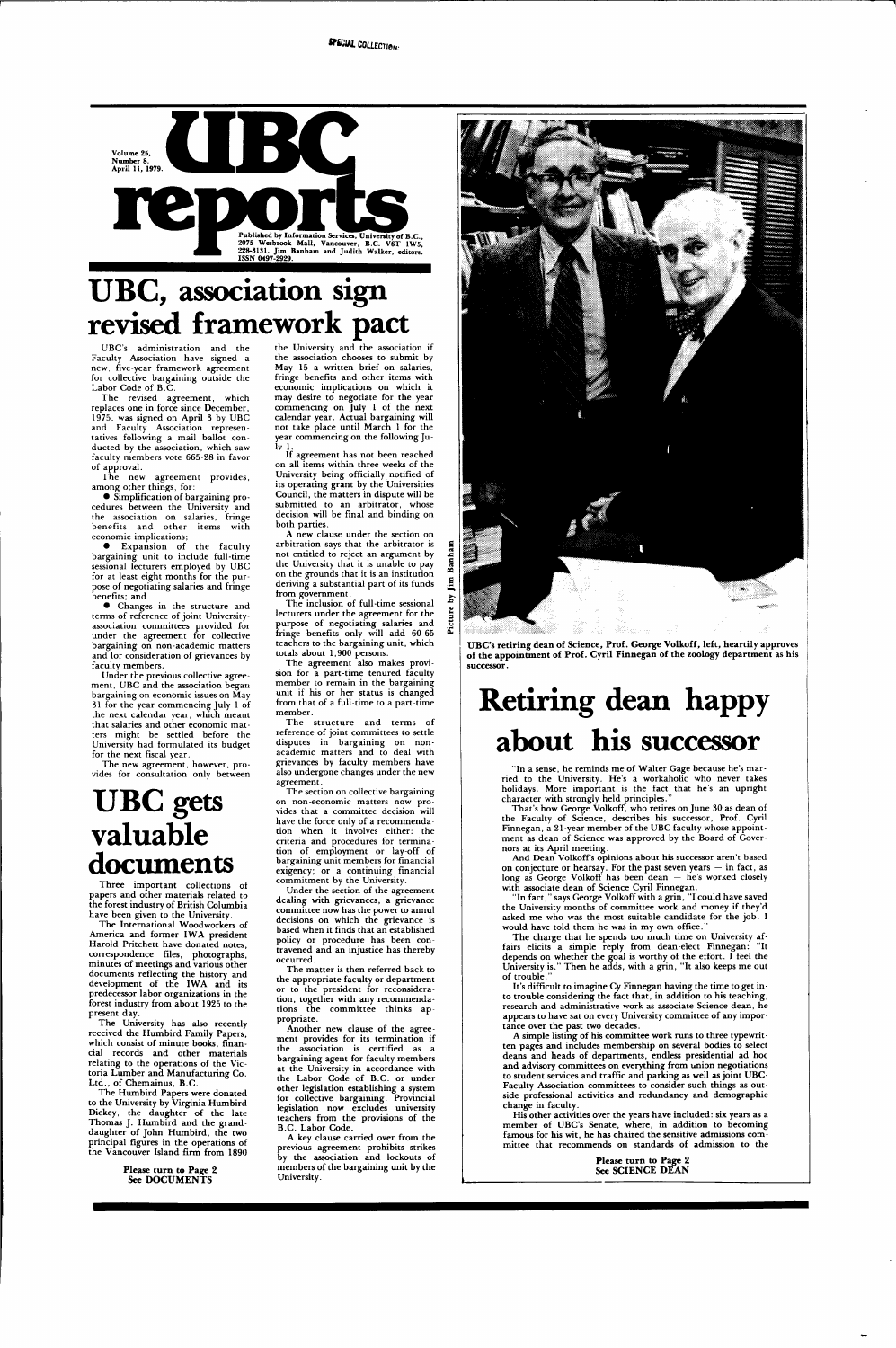### **UBC reports page 2**



Work will continue to improve access to UBC campus this summer, under the supervision of Physical Plant. Addi**tional traffic is anticipated when Acute Care Unit of Health Sciences Centre'Hospital is completed next year.** 

#### **SCIENCE DEAN Continued from Page 1**

University; chairmanship of the faculty fund-raising committee for the Aquatic Centre; and a five year stint (1969-73) as defensive coach of the UBC Thunderbird football team under the late Frank Gnup.

None of these activities has caused him to neglect his teaching and research duties as a member of the Department of Zoology. He's the author or co-author of some 25 papers on embryology that have appeared in leading learned journals. Within the field of embryology, he's specialized in amphibians, chiefly salamanders, the eggs of which he collects on field trips in the Lower Mainland.

He doesn't anticipate there will be any dramatic changes in the office of the dean of Science "until I've had a chance to sit and think a while about it.

Being a dean won't keep him out of the classroom, either. He plans to teach a section of Biology 100 next year.

Born in the New England state of New Hampshire, Cy Finnegan attended Bates College in Lewiston, Maine, before and after World War II, in which he served in the U.S. Army. After receiving his Bachelor of Science degree at Bates, he enrolled at the University of Notre Dame in the American midwest, where he got both his Master of Science and Doctor of Philosophy degrees and, in his spare time, became "a tramp athlete," as he puts it.

Whether you're working with salamanders or human beings, he adds, you have to consider the infinite variability of living organisms and simply wait for things to happen.

When he isn't involved in University activities, Cy Finnegan is usually attending sports events or watching them on television. He's a Montreal Canadians fan, "except when they're playing the Boston Bruins, and I predict that this year the Boston Red Sox will win the American League pennant and the World Series.

Before joining the UBC faculty in 1958, Cy Finnegan taught at Wabash College in Indiana, St. Louis University in Missouri and at Notre Dame.

When George Volkoff leaves his office for the last time as dean of Science on June 30 it will mark the end of a 45-year association with UBC as a student  $(1930-36)$ , teacher and researcher (since 1946), head of the Department of Physics (1961-71) and dean of Science (since 1972)

As associate dean for the past seven years, Cy Finnegan has been responsible for dealing with the knottiest of student problems that are referred to him by the faculty's two assistant deans, Prof. Nathan Divinsky (Mathematics) and Prof. Ted Danner of Geological Sciences, overseeing changes in the curricula of the nine departments that make up the faculty, and consulting with his counterparts in other faculties on problems that inevitably arise because of the fact that Science is a service faculty offering courses to students from other areas of the University.

If you ask Cy Finnegan what all this

non-stop activity has taught him, he has a single-word reply: "patience."

And when he isn't doing any of the above things, Cy Finnegan says he tries to keep track of the comings and goings of his nine children, six of whom still live at home.

One of the things that pleases George Volkoff most about the appointment is that there will be no "breaking-in period" required. "We've kept no secrets from each

other over the past seven years," he adds, "and I can relax for the next three months because Cy knows where all the files are. "

The 43-year-old native of Drumheller, Alberta, will succeed Prof. Margaret Prang, who is stepping down as head of the department but will remain at UBC as a teacher and researcher.

Leaving UBC, however, won't mean severing himself from his discipline. He's accepted an invitation to edit one of the many Russian journals of physics which are published in coverto-cover English translations by the American Institute of Physics.

For many years, Prof. Volkoff has himself been translating Russianlanguage articles on physics for institute journals and he's now editor of the one entitled *Reports on Progress in Physics.* 

#### **DOCUMENTS**

**Continued from Page 1**  to 1950, when the company's operations were wound up.

> So lock your car or your office, don't leave your valuables in plain view, and don't tempt passers-by to become thieves.

The third collection of papers has been donated to the University by Chauncey D. Orchard, a former chief forester of the province.

A spokesman for the division of special collections of the UBC Library, where the collections will be housed, said they provide a rich source of information of historical significance on the operations of various aspects of the B.C. forest innarticularly that labor, which is basically the early history of the labor movement in western Canada.

The IWA-Pritchett collection includes minute books of the union committee, chaired by Mr. Pritchett, that staged a strike at Fraser Mills in 1931. It was the first major strike in the forest industry in western Canada and was decisive in strengthening union activity throughout the industry.

Another part of the collection contains valuable material on the 1934 loggers strike on Vancouver Island, which saw some 700-800 forest industry workers converge on Campbell River for several months. The strike led to an increase in the minimum wage established by the provincial government.

The IWA-Pritchett Papers have been given to the University under the terms of a memorandum of agreement approved by UBC's Board of Governors. The agreement is between UBC and The International Woodworkers of America Regional Council No. 1.

In accordance with the wishes of the donors, access to the IWA-Pritchett Papers will be restricted for 10 years to researchers who obtain the permission of the IWA and Mr. Pritchett. At the conclusion of the 10-year period, the collection will be open to any qualified scholar engaged in serious research and any literary rights that the donors may have in the documents will terminate. Mr. Pritchett, who now lives in retirement in Port Coquitlam, was a prominent figure in forest union activities in B.C. and the Pacific Northwest for more than two decades. Born in England in 1904, he began working in Lower Mainland lumber mills in 1919.



He was, at various times, president of the Shingle Weaver's Union, the Federation of Woodworkers and District Council No. 1 of the IWA. Mr. Pritchett retired from union activities in 1948.

#### **Prof. Robert Kubicek Kubicek to head History**

Prof. Robert V. Kubicek, a UBC faculty member since 1963 and an expert on British Empire and Commonwealth history, is the new head of the Department of History in UBC's Faculty of Arts.

Prof. Kubicek is a graduate of the University of Alberta, where he received the degrees of Bachelor of Education in 1956 and Master of Arts in 1958. While a student, he worked as a newspaper reporter for the *Edmonton Journal.* 

He studied at the London School of Economics in 1958-59 and taught school in Calgary in 1959-60 before enrolling at Duke University, where he received the degree of Doctor of Philosophy in 1964.

He is the author of two books published by the Duke University Press and a number of articles on British imperial history. One of his books is a study of South African goldmine financing for a 28-year period spanning the 19th and 20th centuries. More recently he has begun research on British and European financing of B.C. mining to 1914.

Prof. Kubicek has been active in University affairs as a member or chairman of a number of departmental and dean's committees. He was president of the UBC Faculty Association in 1971-72 and a founding member of the Conference of Faculty Associations of B.C. in 1972.

### *A warning*

Next time you go out for coffee or lunch, make sure you take your purse or wallet with you. Don't leave it lying in your study carrel or office. That warning comes from Dave Hannah, superintendent of Traffic and Security. There's been a steady rise in the number of petty thefts on campus, most of them "crimes of convenience," the result of carelessness or negligence on the part of the victim, says Mr. Hannah. "It seems to happen this time each year," he says, "but this year the rise is big enough to make us concerned."